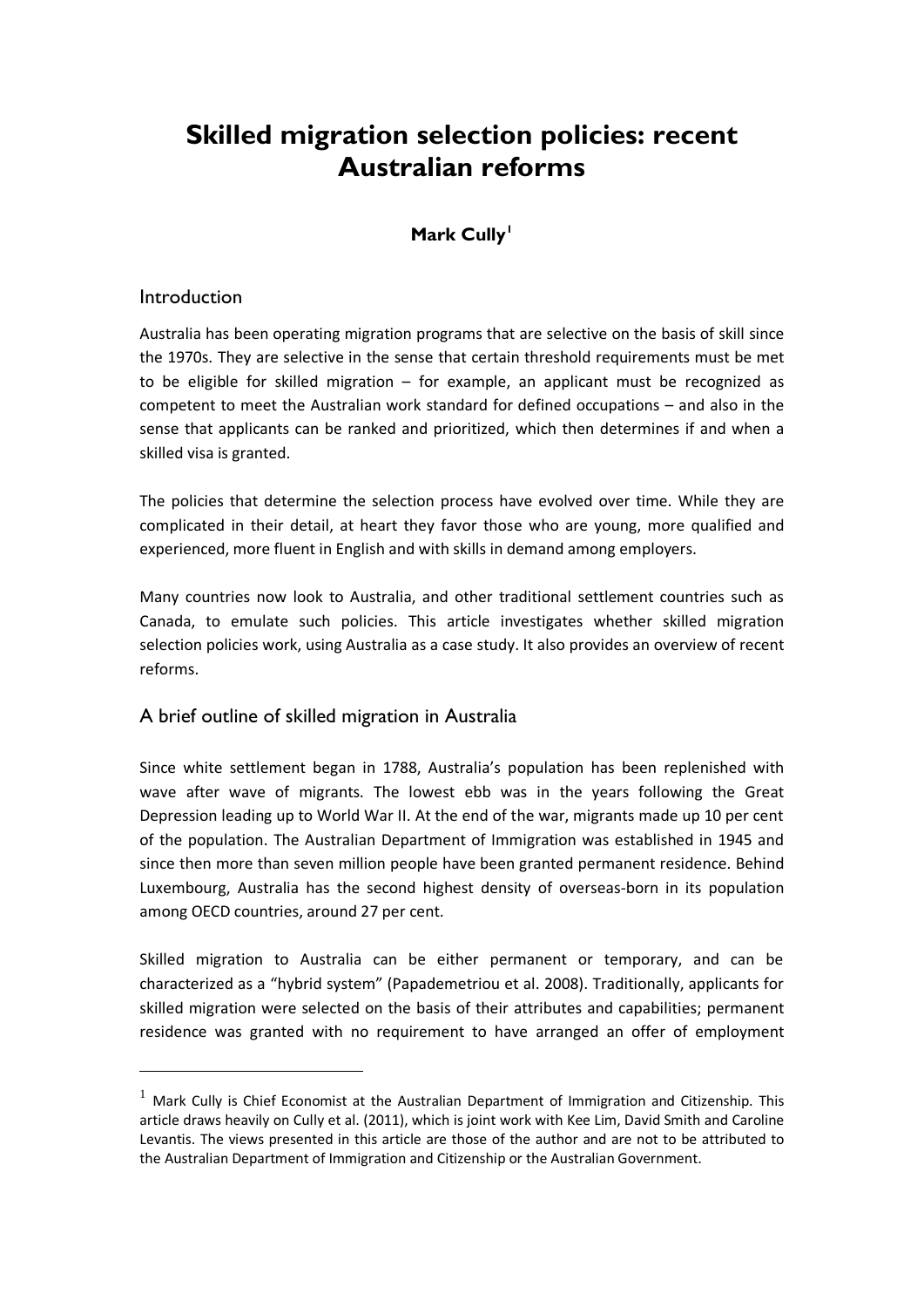beforehand. Selection under this route is by application, assessed using a governmentadministered points test. For shorthand, we call this "supply-driven" migration.

Since the mid-1990s, policies have altered to embrace "demand-driven" migration – hence, the hybrid. This was done in two ways. First, by giving greater weight in the points test to applicants whose skills were in demand among employers. Second, employers have been given, subject to certain eligibility conditions, the ability to themselves select migrants through employer sponsorship, for either permanent or temporary residence.

Temporary skilled migration is entirely demand-driven. Employers who are unable to fill a skilled vacancy within their local labor market can sponsor a migrant, subject to meeting sponsorship obligations and paying the going rate for the job. There is no cap on the number of visas that can be granted. Many temporary skilled migrants go on to become permanent residents through one of the several possible pathways open to them, most typically through their employer sponsoring them for permanent residence. In 2010-11, the number of skilled migrants coming through the demand-driven route, whether permanent or temporary, was almost twice as large as that coming through the supply-driven route, 66 900 compared with 34 900.

The cumulative operation of skilled migration programs has transformed the character of the Australian workforce. At the time of the 2006 population census, migrants made up more than a quarter of the working age population, namely those aged 15-64. Among these migrants, almost three in ten held degrees, compared with less than one in five Australianborn.

## Migrant selection

The process by which skilled migrants are selected can be separated into two discrete decision-making stages. In the first stage, the would-be migrant must determine that they wish to leave their home country for another country. In the second stage, a destination country must determine to accept the migrant.

The first stage (*self-selection*) is important because would-be migrants will have different attributes to those who have no wish to migrate. For example, they will differ with respect to age and skill, and perhaps also across attributes such as pluck, tenacity and love of adventure that may be predictive of success. They will most likely also differ to those who are willing to migrate but to a different country.

In pioneering work, Borjas (1987) developed a model to characterize the self-selection of migrants as either *positively* or *negatively* selected. The positively selected are those who come from the upper end of the skill distribution in their home country. They do so because the pay off to their skill is likely to be greater in the destination country. The negatively selected are those at the other end of the skill distribution who migrate because the low skill penalty is less punitive in the destination country. For example, a relatively high minimum wage would encourage negative selection. The implication of Borjas's model is that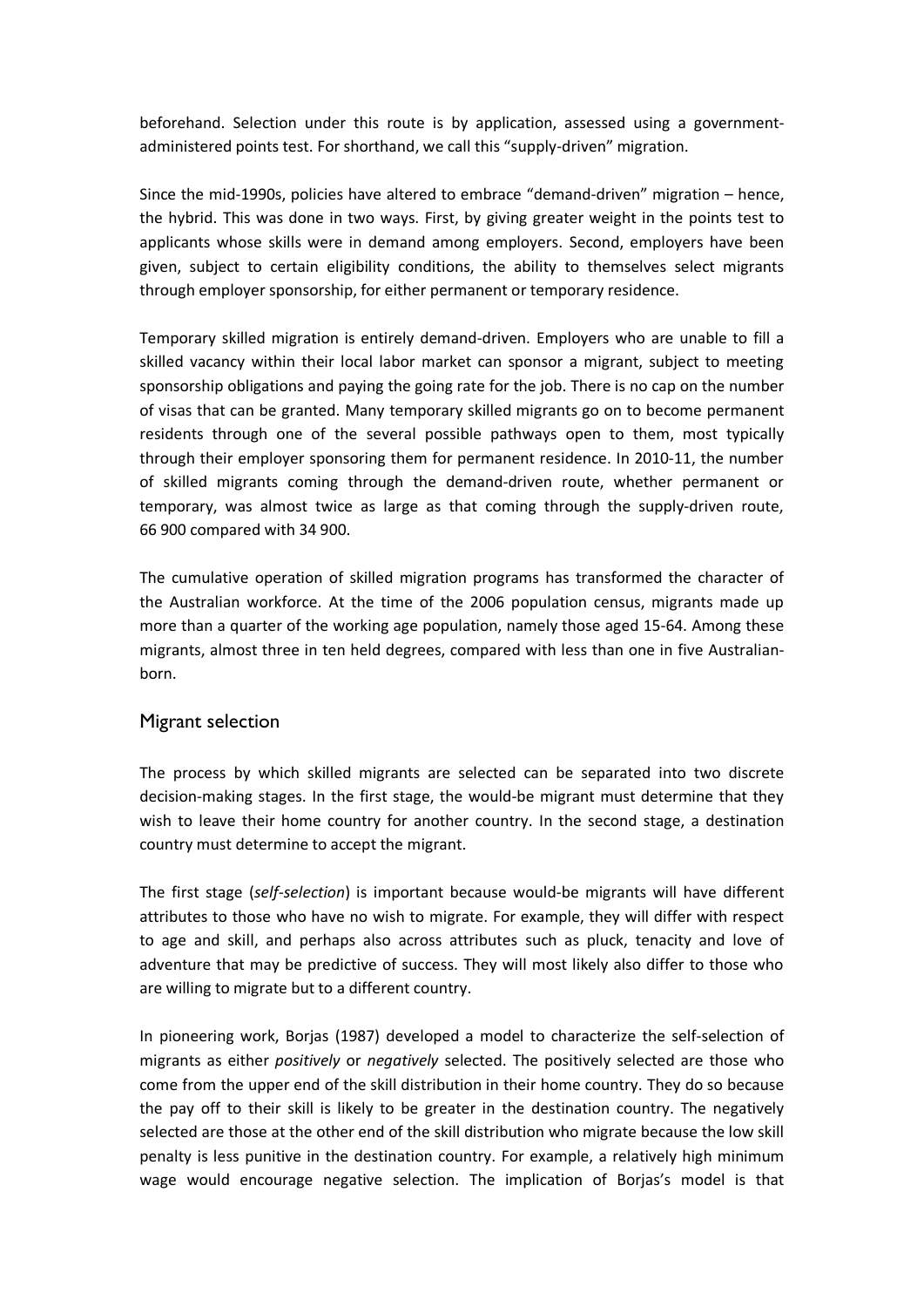migration flows are driven by a range of factors that may be quite independent of migration policies.

It is only at the second stage (*state selection*) that a national government gets to impose its own migration selection policies. The effectiveness of state selection can only be judged against the counterfactual of what kind of migrants would have been chosen, and their associated settlement experiences, if selection at the second stage had been entirely random. For example, as shown above, educational attainment has risen among successive waves of immigrants to Australia, but we do not know how much of this is attributable to selection policies placing greater weight on skill and how much to an increase in the number of skilled people wishing to migrate to Australia.

There are many empirical studies that investigate these issues.<sup>[2](#page-0-1)</sup> For the most part, they find the attributes of migrants entering under skilled programs differs systematically from those entering under family reunification programs. They also mostly find that skilled migrants perform better in the labor market, and that these differences largely disappear once the analysis accounts for age, qualifications and language proficiency. There is succor here for both academics and policy makers. For academics, visa category seems to have no or little bearing on the returns to education, while for policy makers these studies show that countries can alter the composition of their migrant intake by preferencing those that it favors and screening out those it does not.

The assessment of the preceding paragraph is not universally held. Jasso and Rosenzweig (2009) compare Australia and the United States and find "no evidence that the differences in the selection mechanism used to screen employment migrants in the two countries play a significant role in affecting the characteristics of skill migration." Even if this finding is true, differences could arise if, as they do, the two countries assign different fractions of available migration places to economic migration versus family re-unification.

## Recent reforms to skilled migration in Australia

From 2009 onwards the Australian government embarked on a series of reforms to skilled migration. Using the framework outlined in the previous section, these reforms can broadly be characterized as screening for negative selection and sorting for positive selection. Rather than catalogue the full range of reforms, in what follows two are described in some detail.

As discussed earlier, the hybrid of supply-driven and demand-driven skilled migration was first given expression in the points test through assigning bonus points to applicants whose nominated occupation featured on the Migration Occupations in Demand List (MODL).<sup>[3](#page-2-0)</sup> The list was introduced in 1999 to make the skilled migration program more directly responsive to labor market needs. It was updated twice yearly on the basis of evidence gathered from surveys of employers advertising skilled vacancies.

 $\frac{1}{2}$ 

<span id="page-2-0"></span>For Australia, see Antecol et al. (2003), Cobb-Clark (2000), and Miller (1999).<br>3 All primary applicants for skilled migration need to nominate a skilled occupation and be pre-assessed as having the necessary competence to perform that occupation to the Australian standard.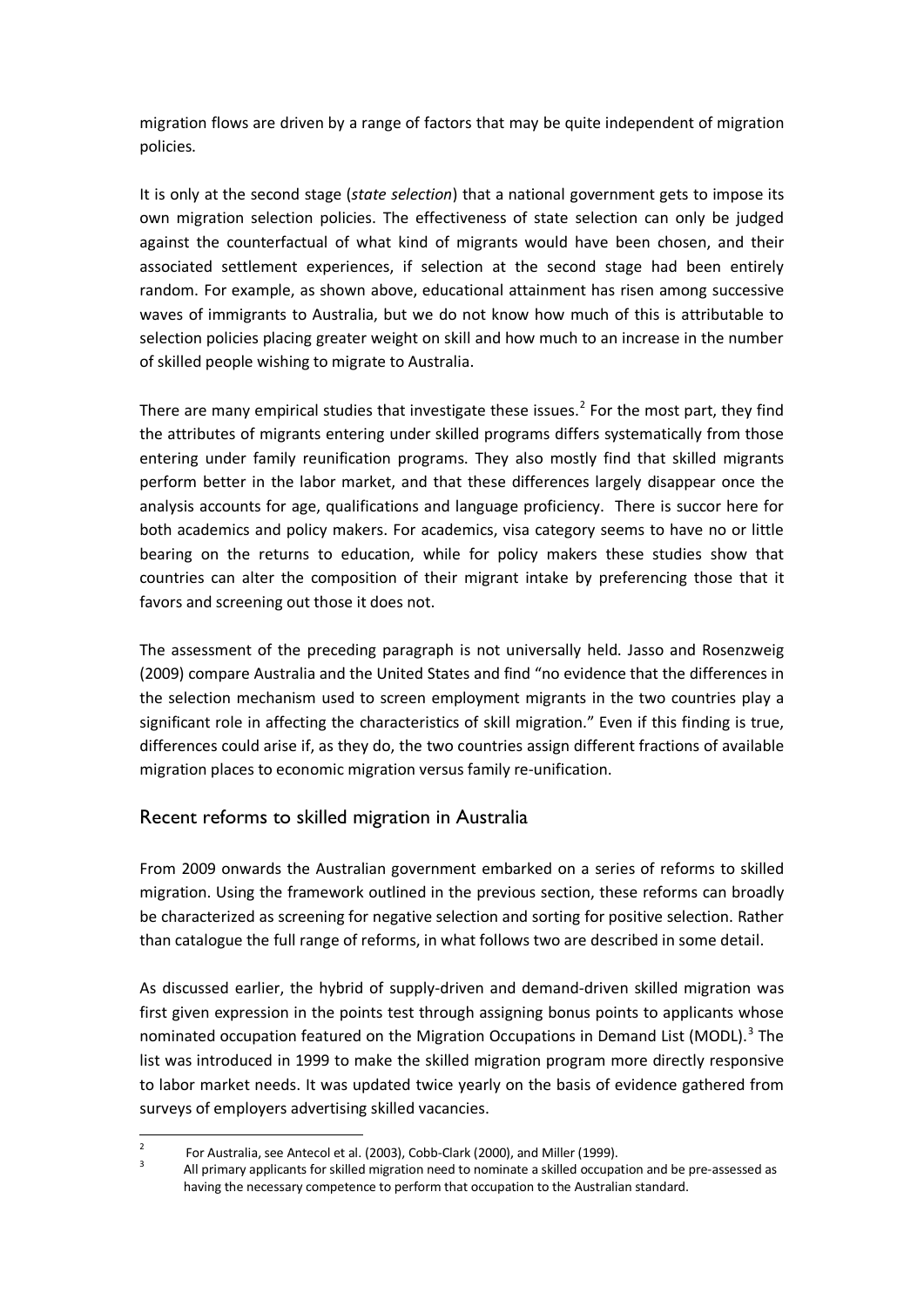The government used the opportunity provided by the global economic crisis to institute a review of the MODL, prompted by concerns that it was no longer meeting its purpose. Among these concerns was the blow-out in the number of occupations on the list, which had reached over 100 by the end of 2008. It was also the case that would-be migrants and educational institutions had realized there was an almost seamless pathway for international students to attain permanent residence if they enrolled in a course of study which would qualify them for an occupation featuring on the MODL.

The review of the MODL found that it was an inefficient tool for assisting employers to remedy skill shortages. This was because the lag time between a new skill shortage becoming manifest, evidence of this becoming sufficiently compelling that the occupation was added to the list, applicants incorporating this into their decision-making then migrating, probably took two years to unfold. In contrast, take-up of the temporary skilled migration visa had grown rapidly and it had demonstrably proven its worth in quickly enabling employers to fill job vacancies where no locals could be found.

Rather than persist with using the points test to give expression to the hybrid character of skilled migration to Australia, the government decided to cleanly divide the supply-driven route from the demand-driven. The MODL was revoked in February 2010 and along with it the bonus points in the points test. From this time, demand-driven skilled migration was to be met through the temporary skilled migration visa and the permanent employersponsored visa.

If that was to be the case, then what role was there for supply-driven migration? Here, the government decided to position supply-driven migration within its overall workforce development strategy. A newly established agency, Skills Australia, had been tasked with providing the government with advice on public provision of post-school education and training. It took the view that government ought to intervene only in the area of *specialized* skills, leaving it to the market to resolve other skill shortages. Specialized skills were defined as those that: took several years to learn; had high correspondence between a field of study and employment in a given occupation; resulted in high economic and/or social costs to local communities if the skill was in short supply;<sup>[4](#page-2-0)</sup> and, had reliable information on which to make the preceding judgments.

Within this framework, Skills Australia was asked by the government to advise which occupations met these criteria and supply could be sourced, in part, through migration. Some occupations were deemed ineligible for migration, for example because the work needed to be undertaken by an Australian citizen. Others were deemed temporarily ineligible because of evidence of an ongoing over-supply, the principle being that migrants should not displace Australian workers. The number of occupations for which skilled migrants could nominate was cut from more than 400 to around 180. Fashioned this way,

<span id="page-3-0"></span><sup>&</sup>lt;sup>4</sup> The archetypal example here is hairdressers. It may take several years to become a proficient hairdresser, it may be the case that most people studying hairdressing become employed as hairdressers, but: are there significant social and/or economic costs to communities if hairdressers are in short supply?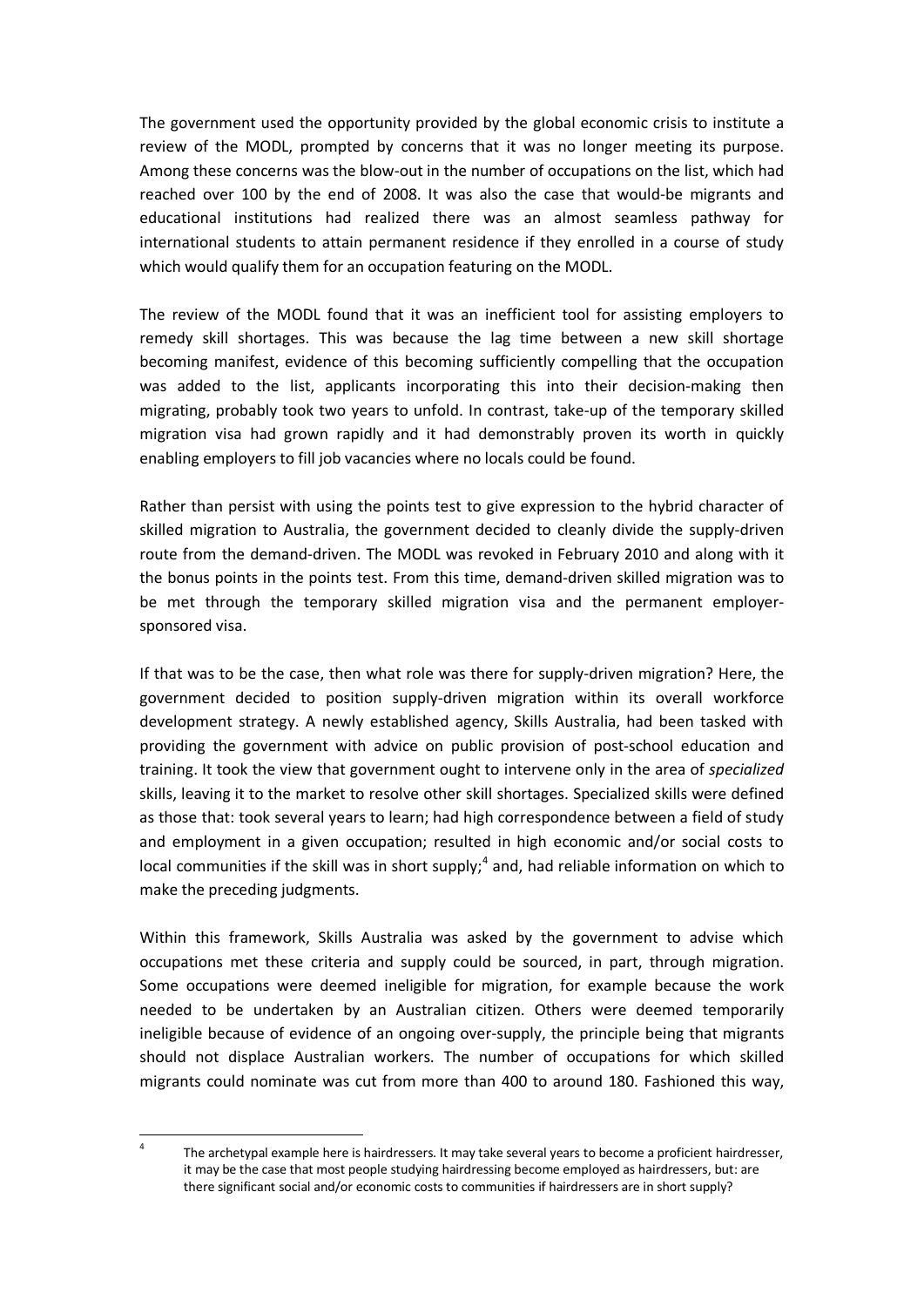the role of supply-driven migration is to complement the provision of post-school education and training to ensure an adequate *future* stream of specialized skills.

Would-be migrants coming through this route were still subject to the points test. A review of the points test was conducted and a revised test took effect from July 2011. The government also announced that it intended to fundamentally reform the administration of the points test, by prioritizing applicants according to their score. Up until now, applicants who meet the pass mark are granted a visa. In recent years there were more applicants than places available for skilled migration, resulting in a queue. The new system dispenses with the queue.

In practice what this means is that applicants will be *sorted* on the basis of their points test score. To put this scheme into effect, a new two-phase processing system is being introduced from July 2012. In the first phase, applicants will submit electronically an expression of interest in skilled migration, providing sufficient information from which to derive a points test score. In the second phase, people will be invited to apply for a skilled migration visa in descending order of their points test score. In effect, the points test pass mark from one year to the next will serve as a kind of equilibrium price, with the volume of invited applications roughly balancing the volume of these skilled visas allocated by the government on an annual basis.

#### Labor market integration of recent skilled migrants

Informing the development of these policy changes was evidence from a recurrent survey of recent migrants to Australia. Since 2009, cohorts of recent migrants have been surveyed twice a year. The focus of the survey is on the labor market absorption of new migrants.

Cully et al. (2011) pool data from three cohorts to investigate labor market absorption for different categories of new migrants. We follow an approach used by Aydemir (2010) in analyzing short-term outcomes for new Canadian migrants. Our interest is in testing the efficacy of policy settings. What we therefore wish to estimate is, independent of human capital characteristics, the "effect" of the visa entry category on labor market absorption. Of course the outcomes are *not* independent of human capital characteristics; however, it is these precise characteristics which are determinative in the state selection stage of skilled migration.

Table 1 reports some results from this work. It shows the marginal effects of the probability of being employed in full-time skilled work for different visa entry categories, and earnings differentials, relative to a reference group of migrants entering as partners under the family reunification program. The rationale for using these migrants as the reference group is that they essentially go only through the self-selection stage. So long as the Australian authorities are assured of the bona fides of their relationship, and other necessary checks are satisfied, a visa is granted. If state selection was having no effect then differences in labour market absorption ought to be minor, recognizing of course that some partners will be more interested in establishing their home in Australia than immediately seeking out work.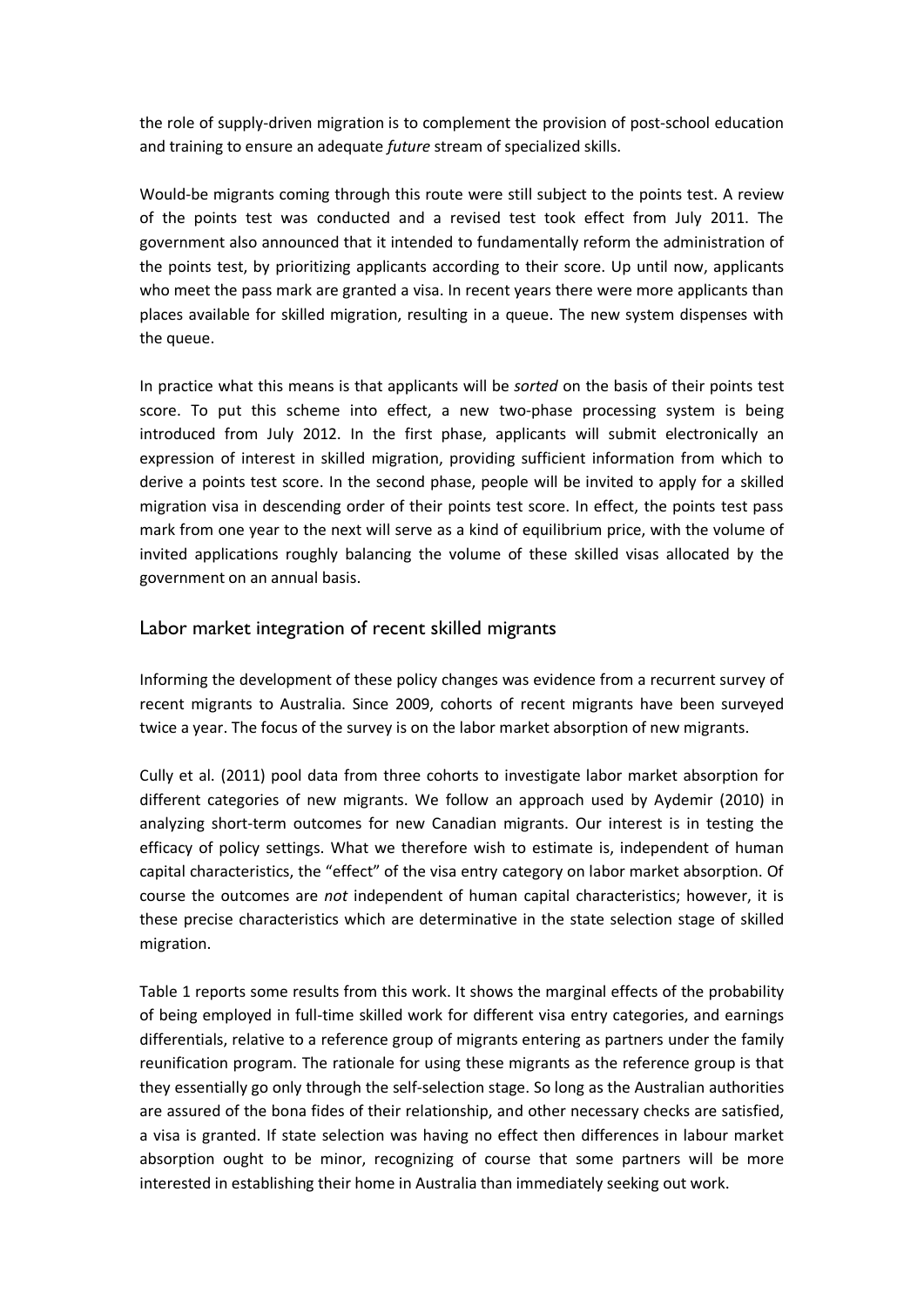|                 | Males             |                 | <b>Females</b>    |                 |
|-----------------|-------------------|-----------------|-------------------|-----------------|
|                 | Full-time skilled | Weekly earnings | Full-time skilled | Weekly earnings |
|                 | employment        |                 | employment        |                 |
| Employer        | 0.472             | 0.544           | 0.737             | 0.516           |
| sponsored       |                   |                 |                   |                 |
| Skilled         | 0.341             | 0.434           | 0.541             | 0.353           |
| independent     |                   |                 |                   |                 |
| State sponsored | 0.261             | 0.291           | 0.449             | 0.222           |

#### **Table 1: Estimated labor market outcomes of recent migrants**

**Source:** Cully et al. (2011)

**Notes**

Reported as marginal effects. All results are statistically significant at 0.01.

Reference group are partners in the family stream.

Results are for migrants aged 18 to 45, and control for: whether a former international student; date of survey; years in Australia; state of residence; marital and dependents status; and, whether born in a mainly English speaking country or otherwise.

The earnings equation is estimated for employed migrants only, and includes the same controls plus whether the migrant is employed full-time.

As can be seen from the table the effects are very far from minor. For example, a female migrant coming through the employer sponsored route was 74 per cent more likely to be employed full-time in a skilled job than an otherwise comparable female migrant coming through as a partner in the family stream. If both were employed, the earnings differential was 52 per cent. Across the three skilled entry categories examined here – skilled independent and state sponsored are sub-sets of the permanent supply-driven route – all had much superior outcomes to otherwise comparable partners, with the best outcomes enjoyed by those who were employer-sponsored. $5$  This provides support for the shift more than a decade ago towards embracing demand-driven skilled migration.

To reiterate again, the "otherwise comparable" construct adopted here ignores differences in education and experience for the very reason that these feature in the decision to grant a skilled visa. If these characteristics were also controlled for, much of the difference in outcomes shown in the table would evaporate. That issue – the returns to education and experience that accrues to migrants – is an important issue, but it is a second-order issue for policy makers relative to the issue of whether state selection is effective in promoting positive selectivity.

Cully et al. (2011) use the same survey data to examine the impact of the new points test. A new points test score is derived for survey respondents who had passed the former version of the points test. The new points test score is then used as an explanatory variable in an earnings equation. From these results it is possible to predict the average earnings of skilled migrants at different points test threshold values. The results show earnings are positively associated with higher threshold values. This provides qualified support for the new selection system which will take effect in July 2012 of choosing first those applicants with

<sup>&</sup>lt;sup>5</sup> The results found here are stronger than those for Canada reported by Aydemir. Some of that could be attributed to the Canadian data capturing migrant outcomes at up to two years after entry, as it is well established that differences tend to narrow over time.